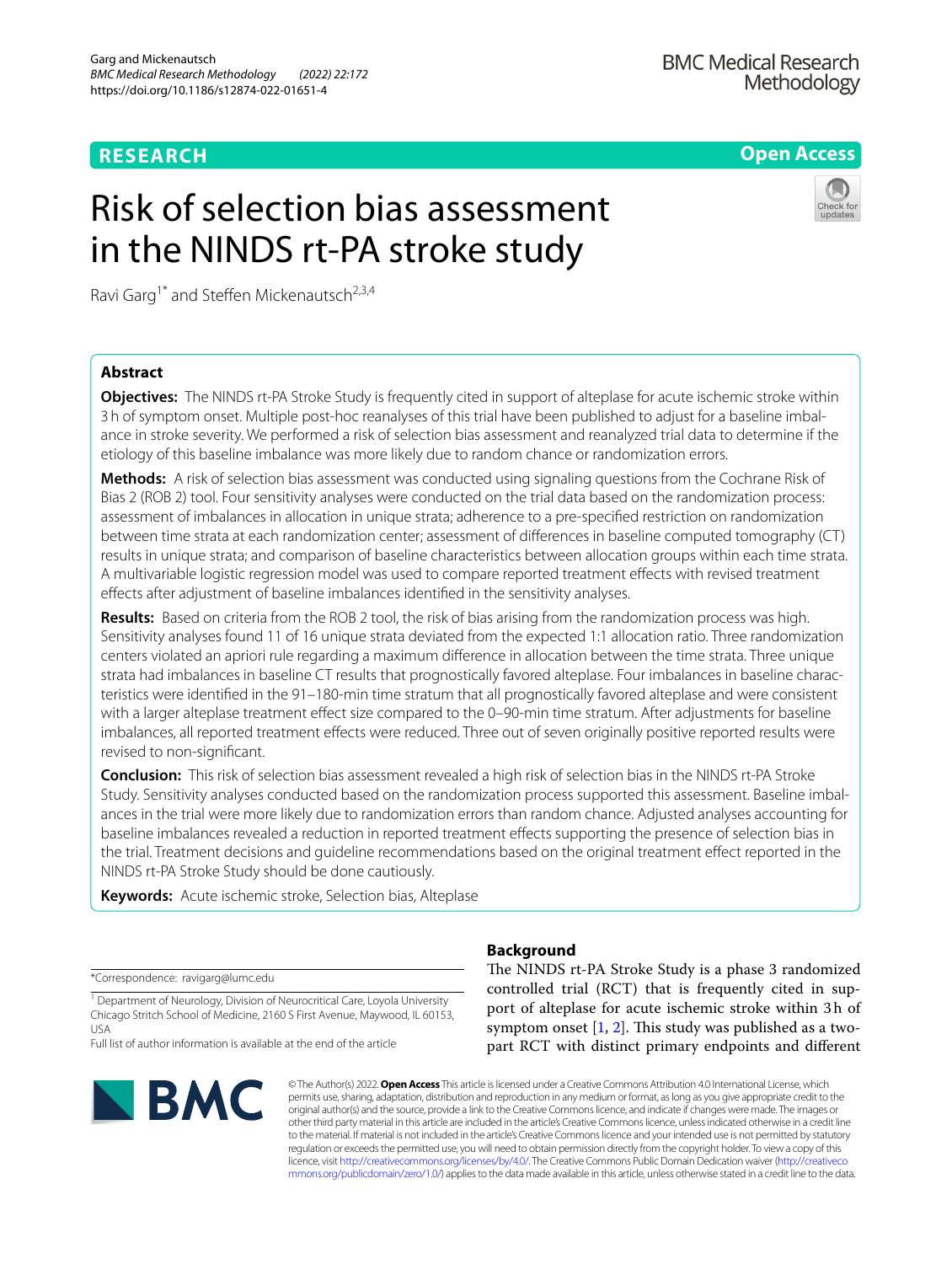analytical methods for each part  $[2]$  $[2]$ . The trial employed permuted block randomization with various block sizes and 1:1 allocation, stratifying by two covariates: time of symptom onset (0-90min or 91-180min) and clinical center for a total of 16 unique strata [\[2](#page-8-1)]. A coordinating center was responsible for generating randomization schedules [[3\]](#page-8-2). Each of the 8 clinical centers shared the randomization schedules with each of their associated treatment centers (hospitals) where participants were randomized [[3\]](#page-8-2). Clinical centers could also serve as treatment centers where participants were randomized; and some exclusively served as their own treatment center [[3\]](#page-8-2). The single coordinating center served as both its own clinical center and single treatment center [[3\]](#page-8-2). When a participant was randomized at a treatment center, the associated clinical center was contacted and responsible for ensuring that all other treatment centers associated with that clinical center used the next allocation from the shared randomization schedule [\[3](#page-8-2)]. Randomization was additionally restricted by center such that the number of participants randomized in one time stratum (e.g., 91-180min) could not be greater than the number of participants randomized in the other time stratum (e.g., 0-90 min) by [3](#page-8-2) or more participants  $[3]$ . This restriction was placed in anticipation that a greater number of participants would be eligible in the 91–180-min stratum [[3\]](#page-8-2). If this occurred, otherwise eligible participants would be excluded until the diference in the number of participants enrolled in the time strata was <3.

Allocation concealment was maintained by using manila envelopes attached to pre-packed boxes of study drug  $[3]$  $[3]$ . The box had an attached participant ID that was to be matched with the randomization schedule [\[3](#page-8-2)]. For alteplase, both the vial contents and instructions regarding reconstitution were present in the study protocol. The study protocol and the product licensing application (PLA) note "matched placebo" was used, but vial contents were not listed [\[3](#page-8-2)]. When an eligible participant was identifed the investigators would notify the pharmacy of possible enrollment and the appropriate pre-pack was identifed based on the randomization schedule [\[3](#page-8-2)]. The reconstituted study drug was then brought to the location of the participant where the investigator would complete screening, including evaluation of a baseline computed tomography (CT) scan, and determine eligibility [[3](#page-8-2)]. One CT scan criterion, presence of intracerebral hemorrhage, was considered an absolute contraindication. If an investigator subjectively felt that the baseline CT scan results were inconsistent with the self-reported time of symptom onset, they were allowed to re-question the participant and/or family on this eligibility criteria [[3\]](#page-8-2). A participant was considered randomized only when the study drug started infusing [\[3](#page-8-2)]. Because the study drug was sometimes prepared for participants that were ultimately not randomized, investigators reused the same participant ID for multiple diferent study pre-packs, presumably of the same contents [\[3](#page-8-2)]. An additional sequence ID was attached to each pre-pack such that if a pre-pack was reconstituted but unused, a pre-pack with the same participant ID and diferent sequence ID was available for use. This would theoretically ensure that if a vial was wasted on an ineligible participant there would be no skipped allocations.

In total, 22 participants had allocations changed due to randomization errors such as randomization out-oforder and randomization from the wrong stratum [[3\]](#page-8-2). 16 total envelopes were unblinded [\[3](#page-8-2)]. 12 alteplase allocated participant envelopes were unblinded compared to 4 placebo allocated participant envelopes [\[3](#page-8-2)].

A total of 16,009 participants were screened of which  $624$  were randomized  $(3.9\%)$ . The most common exclusion reason was "time from onset too long" [\[3\]](#page-8-2). In each time of symptom onset stratum, an allocation imbalance of 12 participants was present [\[2](#page-8-1)]. In the 0–90-min stratum, 157 participants were allocated alteplase compared to 145 placebo participants [\[2](#page-8-1)]. And, in the 91–180-min stratum, 167 participants were allocated placebo compared to 155 alteplase participants [\[2](#page-8-1)].

Following the original publication, multiple post-hoc reanalyses were published due to a baseline imbalance in the National Institute of Health Stroke Scale (NIHSS) score which is the most important prognostic factor following stroke  $[4, 5]$  $[4, 5]$  $[4, 5]$  $[4, 5]$ . These post-hoc reanalyses have assumed that this baseline imbalance was due to random chance and not randomization errors. A detailed risk of selection bias assessment to judge this assumption, however, has never been published. The purpose of this study is to assess the risk of selection bias in the NINDS rt-PA Stroke Study.

#### **Methods**

The NINDS rt-PA Stroke Study publication; study protocol; United States Food and Drug Administration (FDA) product licensing application (PLA); and participant level data were reviewed for this risk of bias assessment [\[2](#page-8-1), [3](#page-8-2)]. The applied risk assessment included a qualitative risk of bias appraisal, a quantitative sensitivity analyses based on the randomization process, and an adjusted analysis to compare reported alteplase treatment efects to revised efects.

#### **Risk of selection bias appraisal**

The risk of selection bias was appraised using signaling questions from the Cochrane Risk of Bias 2 (RoB 2) tool that address systematic error arising from the randomization process [[6\]](#page-8-5).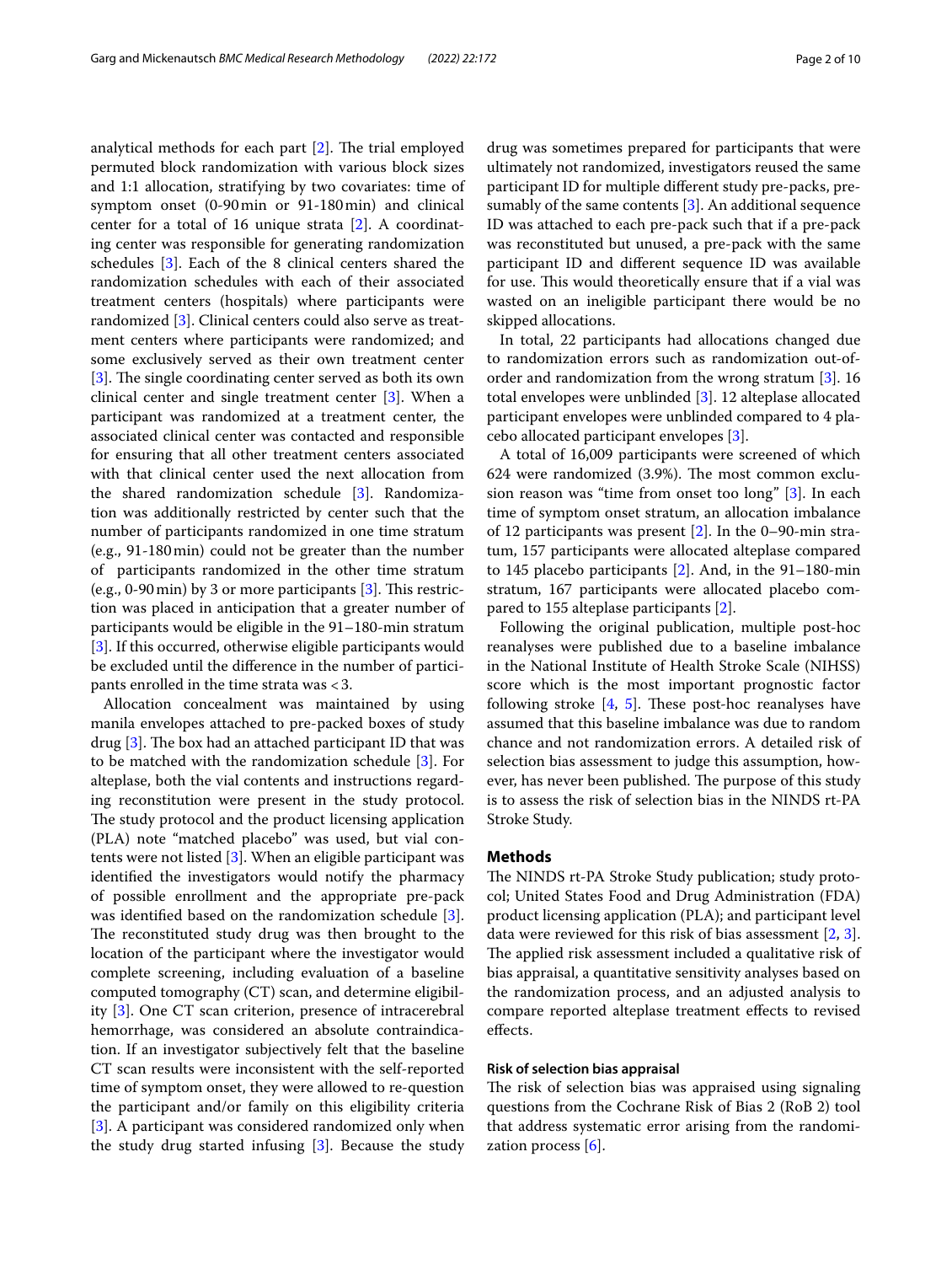<span id="page-2-0"></span>

|   | Ì<br>Ï<br>I<br>I<br>ļ                                                                           | J<br>١<br>֠<br>l<br>l                |
|---|-------------------------------------------------------------------------------------------------|--------------------------------------|
|   | $\overline{\phantom{a}}$<br>I<br>I<br>.<br>"<br>ļ<br>֧֢ׅ֧֦֧֢ׅ֧֦֧֦֧֧֦֧֦֧֦֧֚֚֚֚֚֚֚֚֚֚֚֚֚֚֚֚֝֡֡֘֝֬ | ֠<br>í<br>١                          |
| š | ï<br>I                                                                                          | J<br>١                               |
|   | i<br>ļ<br>i<br>l<br>$\mathbf{r}$<br>I<br>I<br>١                                                 | j<br>١<br>J<br>١<br>5<br>١<br>١<br>١ |
|   |                                                                                                 | I                                    |
|   |                                                                                                 |                                      |

| Table 1 Risk of bias arising from the randomization                                                            |                  | process                     |                                                                                                                                                                                                                                         |                                                                                                                                                                                                         |
|----------------------------------------------------------------------------------------------------------------|------------------|-----------------------------|-----------------------------------------------------------------------------------------------------------------------------------------------------------------------------------------------------------------------------------------|---------------------------------------------------------------------------------------------------------------------------------------------------------------------------------------------------------|
| Signaling Question                                                                                             | Response         | Bias                        | Justification from Trial Publication or Product Licensing<br>Application                                                                                                                                                                | Remarks                                                                                                                                                                                                 |
| Was the allocation sequence random? Probably Yes Lower risk of Bias                                            |                  |                             | used for randomization, with patients stratified according to<br>clinical center and time from the onset of stroke to the start<br>"A permuted-block design with blocks of various sizes was<br>of treatment (0-90 or 91-180 min)" [2]. | No information on method used for random sequence<br>generation.                                                                                                                                        |
| enrolled and assigned to interven-<br>concealed until participants were<br>Was the allocation sequence         | Probably No High |                             | ner Risk of Bias "The randomization process was decentralized" [3].                                                                                                                                                                     | required coordination by clinical centers (N = 8) and a coordi-<br>Randomization was done at treatment centers (N = 39) but<br>nating center.                                                           |
| tions?                                                                                                         |                  |                             | been unblinded during the study. This includes 12 patients<br>"There are 16 patients of the total 624 reported as having<br>in the Activase group, and 4 in the placebo group" [3].                                                     | Reasons for unblinding envelopes available for 8/16 partici-<br>pants.                                                                                                                                  |
|                                                                                                                |                  |                             | labeled vials and identical administration regiments for the<br>"Blinding was incorporated into the studies by using blind<br>treatment arms" [3].                                                                                      | Contents of matched placebo used to generate foaming reac-<br>tion unreported.                                                                                                                          |
| lem with the randomization process?<br>intervention groups suggest a prob-<br>Did baseline differences between | Yes              | ner Risk of Bias<br>.<br>도구 | $\leq$                                                                                                                                                                                                                                  | 4 Baseline imbalances identified between groups prognos-<br>consistent with a larger treatment effect compared to the<br>tically favoring alteplase in the 91-180 min stratum were<br>0-90 min stratum. |
|                                                                                                                |                  |                             |                                                                                                                                                                                                                                         |                                                                                                                                                                                                         |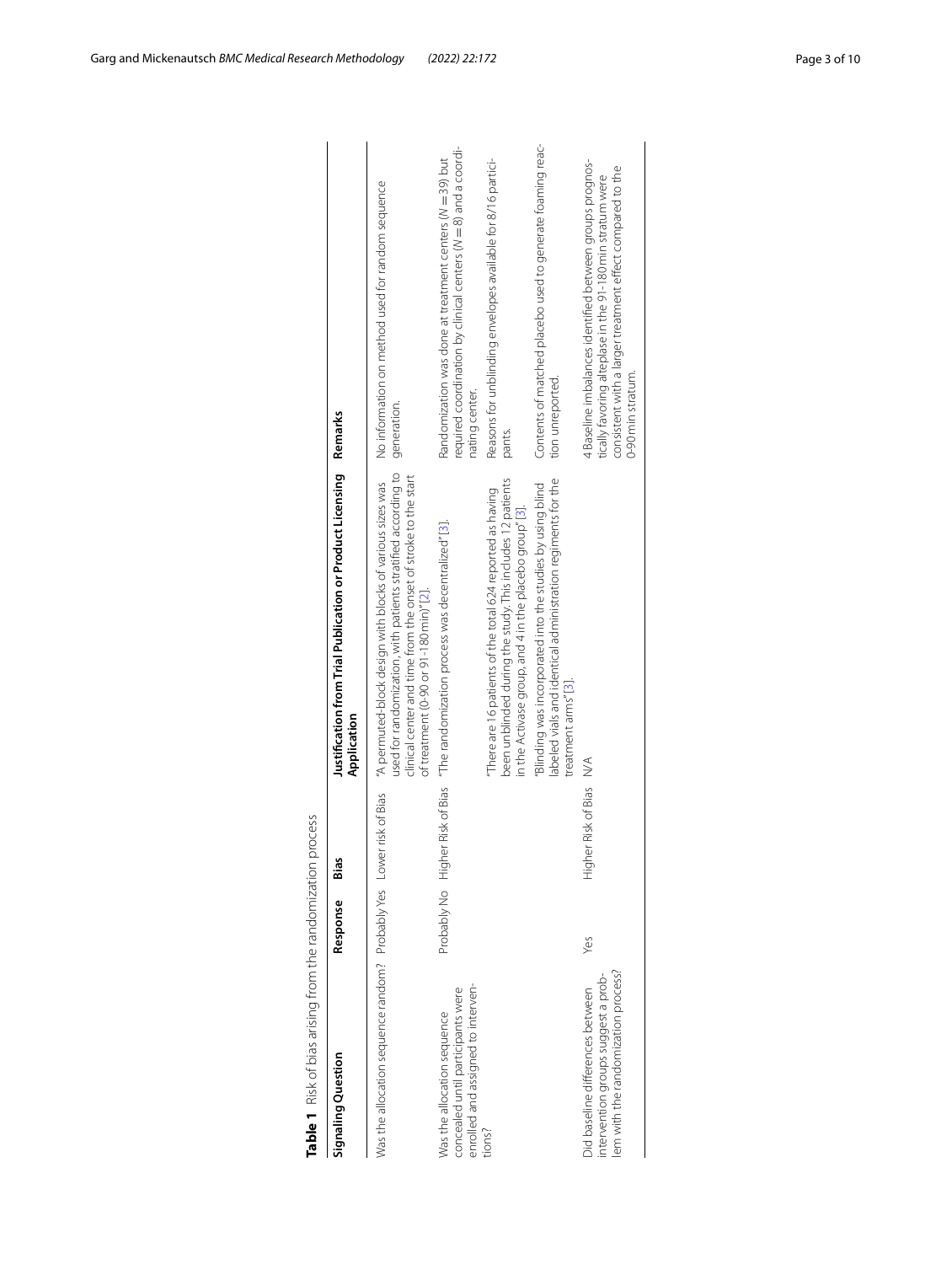#### **Sensitivity analyses**

Four sensitivity analyses were performed based on the randomization process using participant level data:

- (i) Assessment of imbalances in allocation in unique stratum for which the expected ratio was 1:1
- (ii) Adherence to a pre-specifed restriction on randomization between time strata such that the number of participants randomized in one time stratum (e.g., 91-180min) could not be greater than the number of participants randomized in the other time stratum (e.g., 0-90min) by 3 or more participants at each clinical center
- (iii) Assessment of diferences in baseline CT results in unique stratum that may suggest deterministic allocation because the protocol allowed investigators to exclude participants based on their subjective interpretation of the baseline CT scan
- (iv) Comparison of baseline characteristics between allocation groups within each time strata for which the trial publication reported diferent efect sizes

Continuous parametric variables were compared using a t-test while a chi-square test with continuity correction was used to compare categorical variables. A *p* value  $\leq$ .05 was considered significant for hypothesis testing.

#### **Adjusted analysis for revised alteplase treatment efects**

To assess the potential efect of baseline imbalances on reported alteplase treatment efects an adjusted analysis was performed using multivariable logistic regression. Baseline imbalances determined in sensitivity analyses were chosen as independent variables in addition to the treatment allocation variable. A separate analysis was performed for each of the four dichotomous outcomes in the time strata as originally reported: a modifed Rankin scale (mRS) score of 0-1; a Barthel index (BI) of 95 or 100; an NIHSS  $\leq$ 1; and a Glasgow Outcome Scale (GOS) of 1.

The publicly available NINDS rt-PA Stroke Study data was used for all analyses for which a detailed data description has been published  $[7]$  $[7]$ . The data includes 65 categorical and 36 numeric variables.

#### **Results**

#### **Risk of selection bias appraisal**

The response to the signaling questions regarding random allocation sequence, allocation concealment, and baseline diferences were answered probably yes; probably no; and yes respectively (Table [1](#page-2-0)). Based on the criteria from the ROB 2 tool the risk of bias arising from the randomization process was high.

#### **Sensitivity analyses**

The results of the sensitivity analyses were as follows:

- (i) In total 11/16 unique stratum deviated from the expected 1:1 allocation in treatment groups
- (ii) Three out of eight centers had  $a > 3$  participant diference between the time strata violating a prespecifed rule regarding allocation between time strata at each randomization center
- (iii) Of 16 unique stratum, 3 strata had imbalances in baseline CT results (Table [2](#page-4-0)). All four imbalances in baseline CT results prognostically favored alteplase
- (iv) Four imbalances in baseline characteristics were identifed in the 91–180-min stratum; and none were identifed in the 0–90-min stratum (Table [3\)](#page-4-1). Alteplase allocated participants were more likely to be receiving aspirin prior to treatment ( $p = .002$ ); less likely to have a hyperintense artery sign  $(p=.004)$  on baseline CT; had a lower mean NIHSS score  $(p=.021)$ ; and were more likely to have a small vessel ischemic stroke subtype  $(p=.045)$ . These baseline differences that all prognostically favored alteplase were consistent with the reported stratifed efects in the study publication for which a larger alteplase treatment efect is noted in the 91–180-min stratum [mRS<2, Odds Ratio: 2.4 (1.5-3.7)] compared to the 0–90-min stratum [mRS<2, Odds Ratio: 1.7 (1.0 – 2.6)].

#### **Adjusted analysis for revised alteplase treatment efects**

In the 0–90-min stratum, loss of grey-white diferentiation, abnormal baseline CT, and treatment allocation were chosen as independent variables for multivariable logistic regression to determine adjusted odds ratios (aOR) and 95% confdence intervals (CI) for revised treatment efects (Table [4\)](#page-4-2). Compared to the originally reported positive treatment efects, the revised treatment efect for the mRS score was no longer signifcant  $(p = .059)$ . There was a small non-significant treatment effect reduction in the BI ( $p = .020$ ), GOS ( $p = .097$ ), and NIHSS score  $(p = .018)$  endpoints. Since there was ambiguity in the trial's data dictionary regarding whether the defnition of the abnormal baseline CT variable already included participants with loss of grey-white diferentiation, the analysis was repeated without the loss of greywhite diferentiation variable; and revealed identical results.

In the 91–180-min stratum, aspirin prior to treatment; presence of a hyperintense artery sign; baseline NIHSS score; small vessel ischemic stroke subtype; old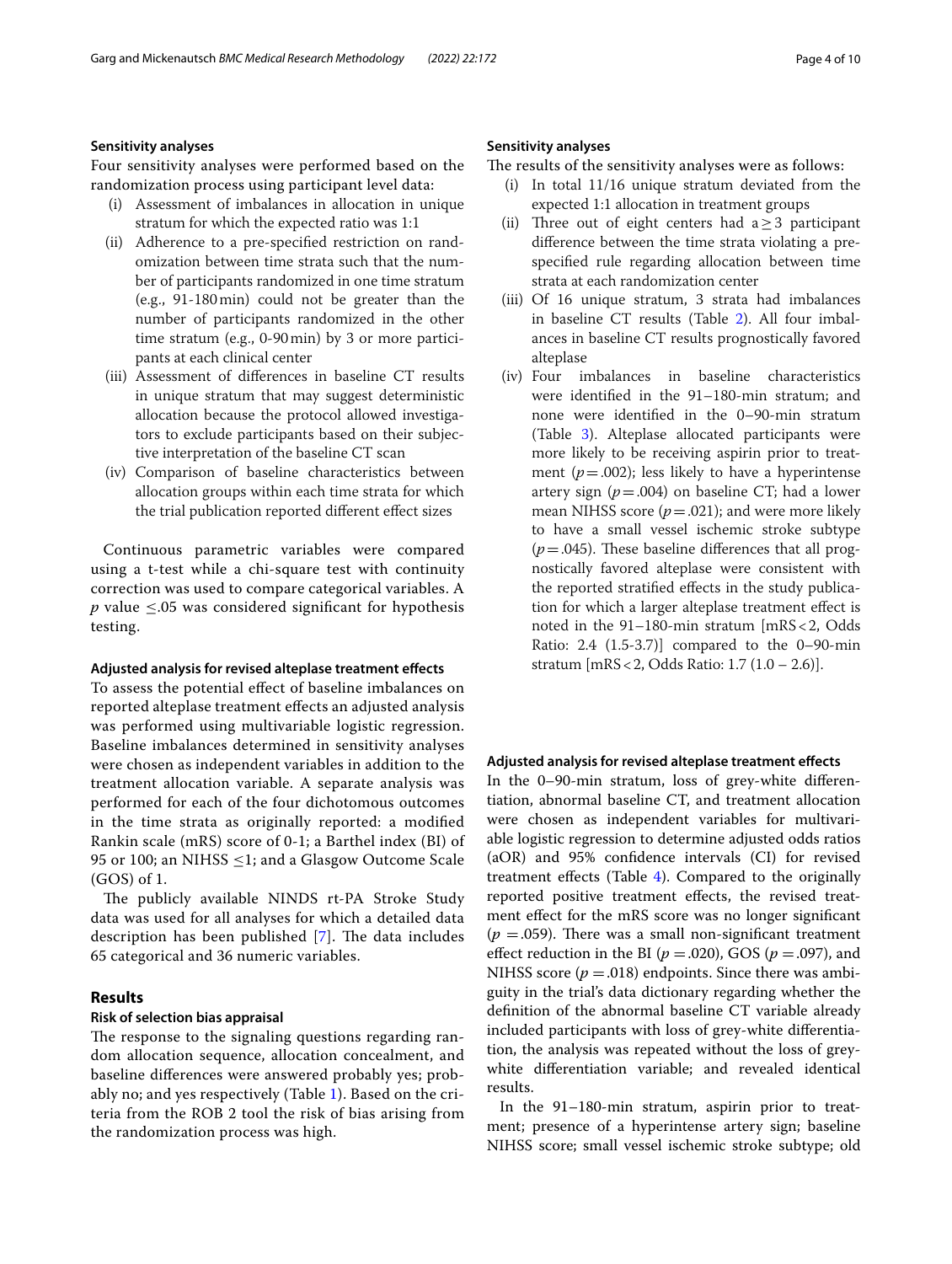| Center ID      | <b>Time Stratum</b> | Baseline Differences (% Placebo vs. % Alteplase) or (Placebo<br>Mean vs. Alteplase Mean)                             | Allocation Difference ( $\Delta$ ) |
|----------------|---------------------|----------------------------------------------------------------------------------------------------------------------|------------------------------------|
| 3              | $0-90$ Min          | Loss of Grey White Differentiation (35% vs. 0%, $p = .020$ )                                                         | Alteplase > Placebo (1)            |
| $\overline{4}$ | $0-90$ Min          | Abnormal Baseline CT (62% vs. 32%, $p = .020$ )                                                                      | Alteplase > Placebo (5)            |
| $\overline{4}$ | 91-180 Min          | Hyperintense Artery Sign (24% vs. 3%, $p = 0.025$ )<br>Old Lesion Volume (3.1 $\pm$ 7.2 vs. .35 $\pm$ 1.6, p = .025) | Placebo > Alteplase (3)            |

#### <span id="page-4-0"></span>**Table 2** Imbalances in baseline computed tomography results

<span id="page-4-1"></span>**Table 3** Baseline imbalances in time strata

| <b>Time Stratum</b>    | Baseline Differences (% Placebo vs. % Alteplase) or<br>(Placebo Mean vs. Alteplase Mean)                           | Allocation Imbalance $(\Delta)$ | <b>Effect Size for a Modified</b><br><b>Rankin Scale Score of 0-1</b> |
|------------------------|--------------------------------------------------------------------------------------------------------------------|---------------------------------|-----------------------------------------------------------------------|
| 0-90 Min $(N = 302)$   | None                                                                                                               | Alteplase > Placebo (12)        | Risk Ratio: 1.4 (1.0 – 1.9)<br>Odds Ratio: 1.7 (1.0-2.6)              |
| 91-180 Min $(N = 322)$ | Aspirin (24% vs. 41%, $p = .002$ )<br>Hyperintense Artery Sign (20% vs. 8%, $p = .004$ )                           | Placebo > Alteplase (12)        | Risk Ratio: 1.8 (1.3-2.4)                                             |
|                        | NIHSS Baseline (15.4 ± 6.9 vs. 13.5 ± 7.6, $p = .021$ )<br>Small Vessel Ischemic Stroke (11% vs. 19%, $p = .045$ ) |                                 | Odd's Ratio: 2.4 $(1.5 - 3.7)$                                        |

<span id="page-4-2"></span>Table 4 Originally reported effect sizes compared to revised effect sizes derived from the adjusted analysis

| <b>Time Stratum</b>    | Endpoint              | <b>Reported Effect Size</b>     | <b>Revised Effect Size</b>         |
|------------------------|-----------------------|---------------------------------|------------------------------------|
| 0-90 Min $(N = 302)$   | Barthel Index         | OR 1.8 (1.2-2.9), $p = 0.010$   | aOR 1.7 (1.1 – 2.8), $p = .020$    |
|                        | Modified Rankin Scale | OR 1.7 (1.0-2.6), $p = .035$    | aOR 1.6 (1.0-2.6), $p = .059$      |
|                        | Glasgow Outcome Scale | OR 1.6 (1.0-2.5), $p = .057$    | aOR 1.5 (.9 - 2.4), $p = .097$     |
|                        | <b>NIHSS</b>          | OR 2.0 (1.2-3.4), $p = .008$    | aOR 1.9 (1.1 - 3.3), $p = .018$    |
| 91-180 Min $(N = 322)$ | Barthel Index         | OR 1.6 (1.1-2.5), $p = 0.026$   | aOR 1.5 (.9-2.5), $p = 136$        |
|                        | Modified Rankin Scale | OR 2.4 (1.5-3.7), $p < .001$    | aOR 2.3 $(1.3 - 4.0)$ , $p = .003$ |
|                        | Glasgow Outcome Scale | OR 2.0 $(1.3-3.2)$ , $p=.002$   | aOR 1.9 (1.1 - 3.2), $p = .019$    |
|                        | <b>NIHSS</b>          | OR 2.0 $(1.2-3.2)$ , $p = .008$ | aOR 1.6 (.9 – 2.8), $p = .114$     |

lesion volume; and treatment allocation were chosen as independent variables for multivariable logistic regression to determine aOR and 95% CI for revised treatment efects (Table [4\)](#page-4-2). Compared to the originally reported positive treatment efects, the revised treatment efects for the BI  $(p = .136)$  and NIHSS score  $(p = .114)$  were no longer significant. There was a small non-significant treatment effect reduction in the mRS ( $p = .003$ ) and GOS ( $p = .019$ ) endpoints. In total, 4 out of 8 originally reported treatment efects were non-signifcant including 3 out of 7 that were originally reported positive and revised to non-signifcant after covariate adjustment.

#### **Discussion**

Unbiased randomization is essential to ensure the internal validity of an RCT. Selection bias due to fawed randomization is a serious threat to internal validity that is difficult to correct by statistical analysis without a corresponding downgrade in the level of evidence [\[8](#page-8-7)]. Multiple facets of the NINDS rt-PA Stroke Study suggest the study sufered from baseline imbalances due to randomization errors and not random chance. These facets that support a high risk of selection bias may be understood as trial design elements and inadequate reported information a priori; and randomization errors and baseline imbalances a posteriori.

The trial employed stratified block randomization using varying blocks sizes. The potential for selection bias using this randomization process has been thoroughly described [\[9–](#page-8-8)[11\]](#page-8-9). Contrary to popular belief, varying the block sizes does not sufficiently guard against non-random allocation [\[9](#page-8-8), [11](#page-8-9)–[13\]](#page-8-10). Key unreported information included how the random sequence was generated and contents of matched placebo. The study protocol provided no details of how allocation concealment was maintained at the vial level. As noted in the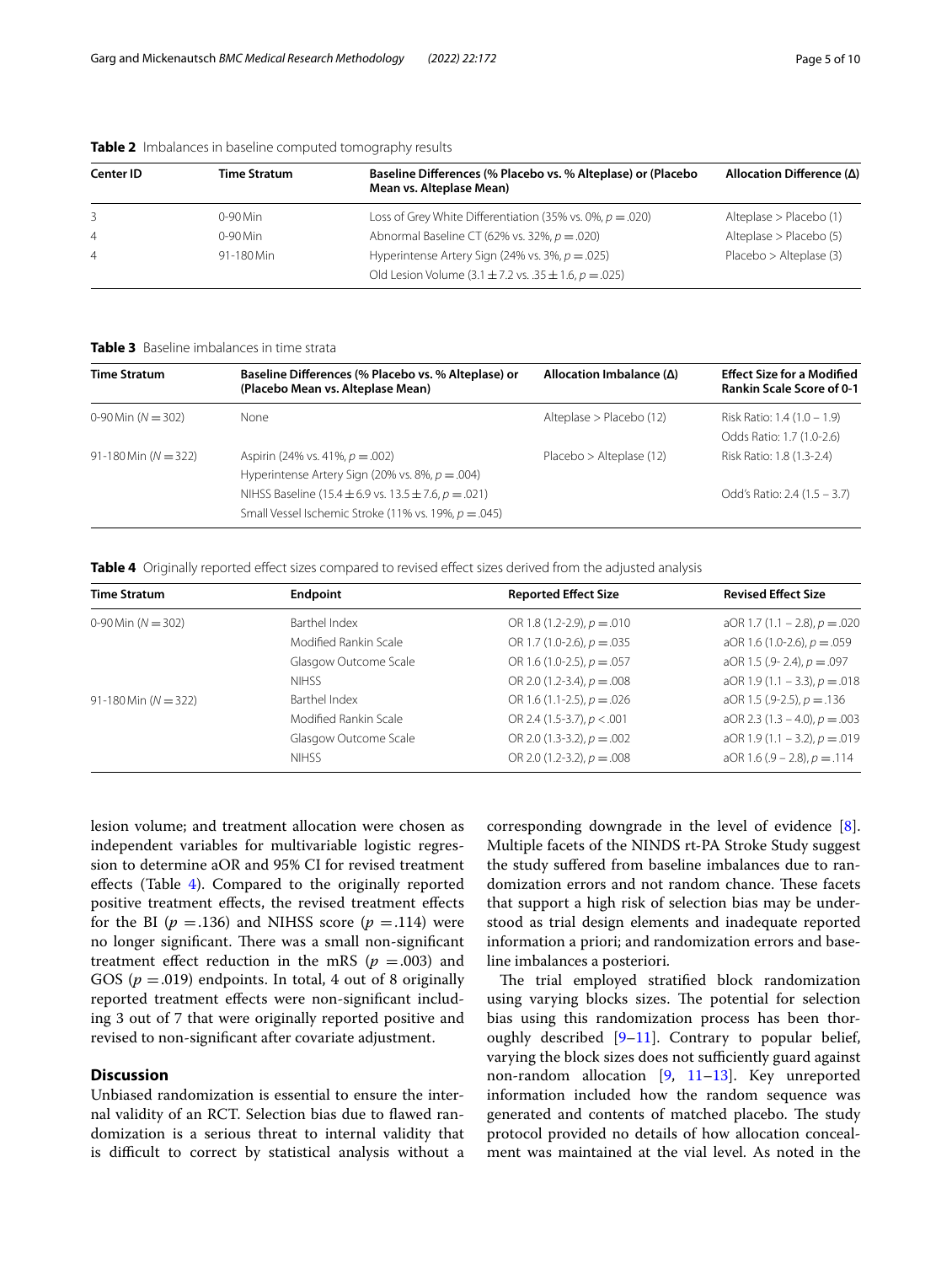manual of procedures, alteplase characteristically foams upon reconstitution. To maintain allocation concealment, it would be essential to ensure placebo matched this foaming reaction. Complications unique to alteplase administration such as gum bleeding or angioedema may have also compromised allocation concealment.

Results from the actual randomization process favor randomization errors over chance imbalances. Allocation concealment failed for 16 participants in which envelopes were prematurely opened. Only half were opened for safety concerns while the other half had no documented reasons for unblinding. The resultant effect of unblinding on random allocation is similar. Compared to trials in which allocation concealment was adequate, trials in which allocation concealment was compromised have larger treatment efect estimates [[14](#page-8-11)]. Additionally, the cross-over ratio due to randomization errors was highly unilateral. Of the 22 participants that had allocations changed, 21 of these involved a participant that should have received alteplase, but instead received placebo. If, for example, the chance of a cross-over under a permuted block design is assumed to .5, the probability of this cross-over due to chance is very low  $(p = .0000052)$ .

Our sensitivity analyses further support baseline imbalances occurred due to randomization errors over chance. Despite using stratifed block randomization, for which the primary purpose is to force an equal number of participants in each allocation group within strata, there were imbalanced allocations in 11/16 unique strata. Allocations appear similar in the baseline characteristics table of the original publication due to subdivision into study parts. The addition of a second study part, however, was decided the middle of a continuous enrollment process for analytical purposes. Randomization was uninterrupted and shared between the parts; and therefore, the separation of the study into parts does not refect the allocation or covariate balance [\[3](#page-8-2)].

We found that three randomization centers violated an apriori rule regarding the restriction in the number of participants randomized between time strata. The study protocol allowed for exclusion of otherwise eligible participants based on this rule. Details of these excluded participants would be necessary to assess for diferential allocation discretion [[15\]](#page-8-12).

We also found that in 3 strata there were baseline differences in the screening CT scan and all 4 baseline dif-ferences prognostically favored alteplase (Table [2\)](#page-4-0). The study protocol allowed for investigators to exclude participants based on their subjective interpretation of the CT scan. According to the FDA PLA "when investigators observed what was subjectively felt to be signifcant early infarct signs on the screening CT scan, they would frequently proceed to re-question the patient and/ or family as to the time of onset of the stroke" [\[3](#page-8-2)]. If this subjective criterion difered among enrolling investigators, such that time of symptom onset was re-questioned more frequently in one group than another, more favorable participants may have been enrolled in one group deterministically.

Stratifcation based on time of symptom onset was based on a pilot study that found treatment with alteplase within 90min may be associated with early neurological improvement [\[16](#page-8-13)].

Therefore, imbalanced allocations in this time stratum that result in under-allocation of placebo compared to alteplase and vice versa in the later time stratum is compatible with potential selection bias. Four baseline diferences were identifed in the 91–180-min time stratum that prognostically favored alteplase; and none were found that prognostically favored placebo. These baseline diferences explain the diference in the reported time stratum efect sizes (Table [3](#page-4-1)) for which a larger treatment efect is present in the 91–180-min stratum.

We reported an adjusted analysis of alteplase treatment efects based on the results of our sensitivity analyses. Although alteplase treatment efect size reductions were small, three out of seven previously positive reported results were revised as non-signifcant congruent with conclusions from our qualitative risk of selection bias assessment and sensitivity analysis. That the adjustments led to changes in some of the originally reported positive treatment efects and not others should be interpreted cautiously. Reasons independent of baseline imbalances such as diferences in the inter-rater reliability of the endpoints and imputation of missing outcomes may explain this. For example, the inter-rater reliability of the mRS is lowest between a score of 1 and 2 which was the cutof for a favorable and unfavorable outcome  $[17]$  $[17]$  $[17]$ . The trial dataset does not distinguish true values from imputed values for participants lost to follow-up. Therefore, we were unable to assess if the single imputation method used in the trial had diferential efects on the endpoints; or if there were cases of participants who had some, but not all endpoints missing leading to a mixture of true values and imputed values for individual participants. Finally, in the case of the NIHSS endpoint in the 91–180 min stratum, it is logical that a baseline imbalance in the same score led to a larger reduction in treatment efect after adjustment of this imbalance than a diferent endpoint. These findings differ from acute ischemic stroke trials of mechanical thrombectomy for which there was high treatment consistency among similar endpoints used in the NINDS rt-PA Stroke Study [[18\]](#page-8-15).

A comparison to other thrombolytic and mechanical thrombectomy trials for acute ischemic stroke are worth considering when determining the risk of selection bias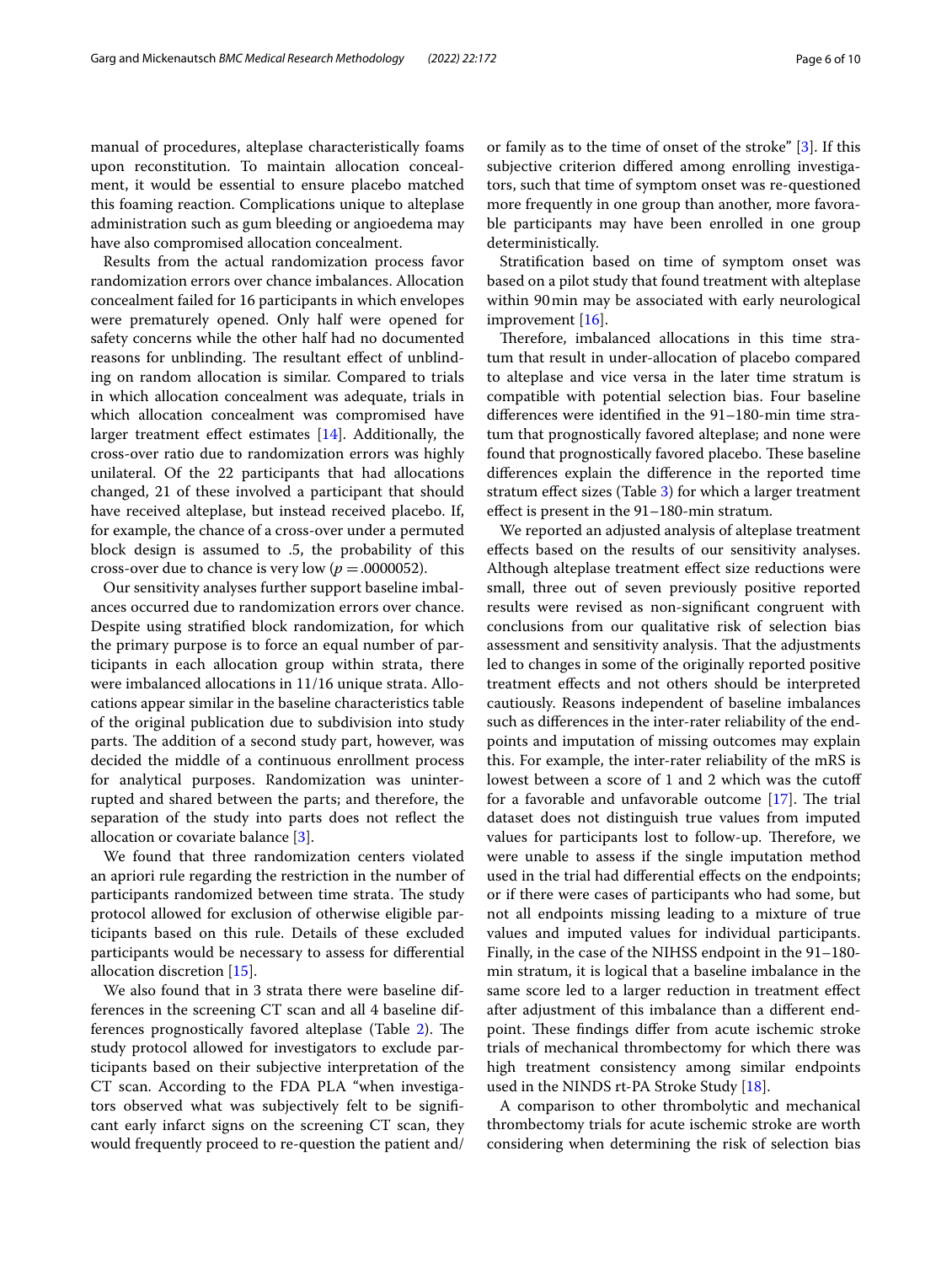in the NINDS rt-PA Stroke Study. Thrombolytic treatment for acute ischemic stroke recommendations in the United States (US) and European Union (EU) are based on 7 RCTs [\[19\]](#page-8-16). Of these, the NINDS rt-PA Stroke Study and the ATLANTIS B RCT were the two largest RCTs performed in the US [[20\]](#page-8-17). Both RCTs were sponsored by the same drug manufacturer, concomitantly enrolled participants, and had an identical study design with two major differences. The ATLANTIS B RCT enrolled participants from 3 to 5h from symptom onset and did not stratify randomization by time from symptom onset [\[20](#page-8-17)]. Compared to the NINDS rt-PA Stroke Study, a similar proportion of alteplase allocated participants achieved favorable outcomes whereas the control arm performed better in ATLANTIS B. We believe selection bias in the NINDS rt-PA Stroke Study best explains why there is a large signifcant diference in the outcomes of placebo allocated participants relative to a small nonsignifcant diference in alteplase allocated participants (Table [5](#page-6-0)). The two differences in trial design alone cannot meaningfully explain this discrepancy.

Of the 7 thrombolytic RCTs, the NINDS rt-PA Stroke Study and the ECASS-3 RCT are the two individual RCTs with positive alteplase treatment effects while the others are neutral or negative [\[21](#page-8-18)]. Interestingly, the ECASS-3 RCT also sufered from baseline imbalances in covari-ates prognostically associated with outcomes [[22\]](#page-8-19). This trial similarly used a stratifed permuted block randomization scheme. A recently published revised analysis has convincingly shown that the study results are negative when appropriate covariate adjustments are made [\[22](#page-8-19)]. The results are similar to our adjusted analysis such that small changes in alteplase treatment efect sizes resulted in originally positive reported efects being revised as non-significant. The IST-3 RCT was unique compared to other thrombolytic trials in that a minimization algorithm was used for allocation [[23](#page-8-20)]. Whether minimization or other randomization schemes such as minimal sufficient balance are better suited for acute stroke trials is an important area of future research [[24](#page-8-21)]. Alternatively, Mandava and Kent have suggested that randomization alone is unlikely to achieve covariate balance in stroke trials and have used the NINDS rt-PA Stroke Study as an example [[25](#page-8-22), [26\]](#page-8-23). As with other publications citing the NINDS rt-PA Stroke Study, faulty randomization as an etiology of covariate imbalance was not considered. Covariate balance in large open label trials such as the IST-3 RCT and multiple mechanical thrombectomy trials do not strongly support their hypothesis [\[18](#page-8-15), [23](#page-8-20)]. Mechanical thrombectomy acute stroke trials also likely beneftted from mandatory neuroimaging which is a potent predictor of stroke outcomes and superior baseline reporting. As noted by the authors, however, there is more compelling evidence of covariate imbalance after randomization in earlier phase stroke trials with smaller sample sizes.

Limitations of this risk of bias assessment are worth noting. Berger has popularized a statistical test to detect randomization subversion which was not performed and could support or deny the results of the reported assessment  $[9, 11, 12, 15, 27]$  $[9, 11, 12, 15, 27]$  $[9, 11, 12, 15, 27]$  $[9, 11, 12, 15, 27]$  $[9, 11, 12, 15, 27]$  $[9, 11, 12, 15, 27]$  $[9, 11, 12, 15, 27]$  $[9, 11, 12, 15, 27]$  $[9, 11, 12, 15, 27]$  $[9, 11, 12, 15, 27]$ . This test is most useful, however, in cases where randomization subversion is unobservable. In the current assessment, baseline diferences in multiple prognostic factors in this trial exclusively favoring one group with corresponding imbalanced allocation seems most consistent with randomization subversion of the observable type. Additionally, this test requires knowledge of the actual allocation sequence which is not available. We were also unable to perform statistical testing to assess the possibility of over-stratifcation as the

<span id="page-6-0"></span>

|  |  |  | <b>Table 5</b> Comparison of the NINDS rt-PA Stroke Study and the ATLANTIS B randomized controlled trials |  |
|--|--|--|-----------------------------------------------------------------------------------------------------------|--|
|--|--|--|-----------------------------------------------------------------------------------------------------------|--|

| <b>Trial</b>                | <b>Randomization Time</b><br><b>Window After Stroke</b><br><b>Symptom Onset</b> | <b>Randomization Strata</b>                          | <b>Cross Overs</b>                                                                                                                       | Alteplase mRS 0-1                       | Placebo mRS 0-1                            |
|-----------------------------|---------------------------------------------------------------------------------|------------------------------------------------------|------------------------------------------------------------------------------------------------------------------------------------------|-----------------------------------------|--------------------------------------------|
| NINDS rt-PA<br>Stroke Study | $0-180$ min                                                                     | Time of Symptom Onset:<br>0-90 min and 91 to 180 min | 21 placebo allocations<br>that should have been<br>alteplase.1 alteplase alloca-<br>tion that should have been<br>placebo. (21:1)        | $45%^{a}$                               | $25%^{a}$                                  |
|                             |                                                                                 | Clinical Center                                      |                                                                                                                                          |                                         |                                            |
| ATLANTIS B                  | 180-300 min                                                                     | Clinical Center                                      | 9 placebo allocations<br>that should have been<br>alteplase. 4 alteplase allo-<br>cations that should have<br>been placebo. $(\sim 2:1)$ | 41.7%                                   | 40.5%                                      |
|                             |                                                                                 |                                                      | <b>Risk Difference</b>                                                                                                                   | $3.5\%$ , (-6.1)<br>$-13\%$ , $p = .48$ | $15.4\%$ , (6.8 -<br>$23.9\%$ , $p < .001$ |

*Abbreviation*: *mRS* modifed Rankin Scale

<sup>a</sup> Results reported from the 91–180-min time from symptom onset randomization stratum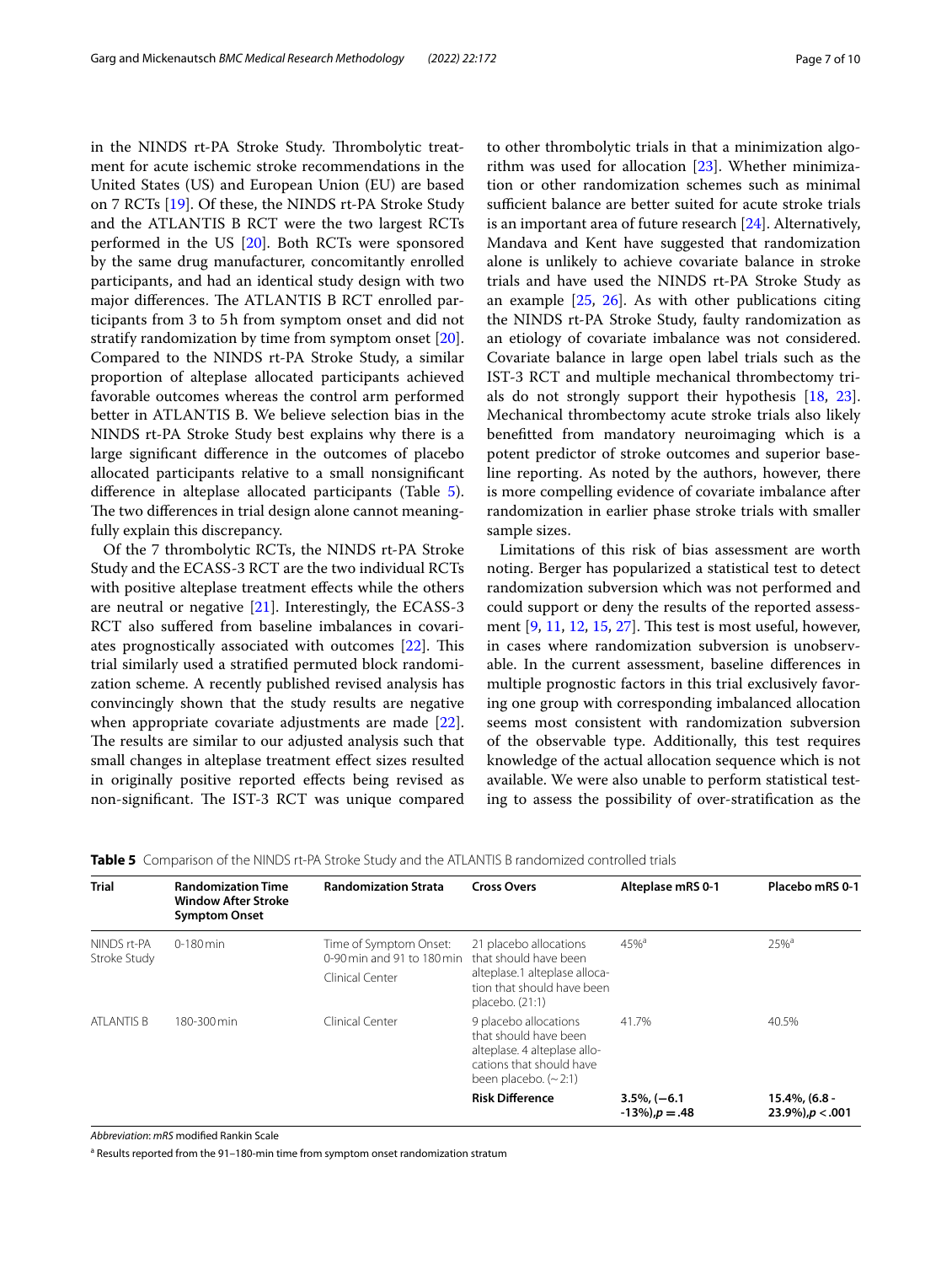etiology of imbalanced allocations without knowledge of block sizes  $[28]$ . The use of hypothesis testing to compare baseline covariates in RCTs is questionable, but less so in cases where there is potential for selection bias [\[27](#page-8-25)]. Sensitivity analyses that evaluated baseline balance were only done in pre-specifed strata and should not be confused with post-hoc subgroup analyses typically reported in RCTs [[29](#page-8-27)]. Unlike post-hoc subgroup analyses, stratifying variables are identifed a priori guarding against chance fndings introduced by multiple hypothesis testing for subgroups identifed a posteriori. Finally, the integrity of randomization within each stratum should be maintained unless faulty randomization has occurred. Baseline diferences found between allocation groups were well established prognostic factors following stroke; were known to investigators prior to randomization; and in the case of baseline CT scan results could have been used to justify exclusion from randomization.

Our adjusted analysis shares similar limitations to all unplanned post-hoc reanalyses including those introduced by analytical methods not chosen apriori to dataset availability. We chose independent variables based on baseline imbalances found in randomization strata due to suspected randomization errors; and that had biologically plausible relationships with the dependent variables. The reported analysis differs from another frequently cited reanalysis in which independent variables were chosen based on an automated variable selection procedure  $[4]$  $[4]$ . The dependent variables were replicated from the original study. Although the original trial also reported a "global statistic" based on a generalized estimating equation, this is unlikely to change the reported results given the "global statistic" is a composite of the four individual endpoints. Additionally, the "global statistic" has no clinical meaning making the model results difficult to interpret and has lost favor as an endpoint in acute stroke trials [[18](#page-8-15)].

As with all multivariable modeling, some subjective judgement is required. For example, in the 91–180-min stratum there was a greater proportion of patients that were receiving aspirin prior to treatment in the alteplase group. We assumed this favored the alteplase group as the relationship between aspirin treatment and more favorable outcomes in ischemic stroke is well described. If, however, a participant took aspirin just prior to randomization and was randomized to alteplase this may disproportionately increase the chance of intracerebral hemorrhage. Additionally, we used a *p* value threshold of .05 to determine a signifcant baseline imbalance within strata which is a common threshold and the threshold used for hypothesis testing by the trial authors; but this can be arbitrary for purposes of post-hoc analysis. For example, in the 91–180-min stratum there was an additional baseline imbalance in the any early CT fnding variable favoring alteplase which was excluded from the model since hypothesis testing revealed a *p* value of .052. Other variables that were signifcantly diferent between the treatment groups, such as blood pressure, were removed due to inaccurate data collection as has been previously done  $[4]$  $[4]$ . These nuances are unlikely to be fully substantiated in post-hoc analyses. Although our adjusted analysis supports the presence of selection bias, it should not be considered a substitute for covariate balance and treatment efects produced by unbiased randomization. As such, the intent of the reported post-hoc analysis was not meant to determine the true alteplase treatment efects that would be determined by unbiased randomization. Rather, the reported revised treatment efects as well as the comparison to the ATLANTIS B RCT support that the treatment efects reported in the NINDS rt-PA Stroke Study are infated due to probable selection bias. Limitations in post-hoc analyses have led some experts to claim that fawed randomization is "a serious bias uncorrectable by statistical analysis" [\[8](#page-8-7)]. Given the worldwide impact of thrombolytic therapy for acute stroke and lack of convincing replication, we believe there is equipoise to repeat an RCT similar to the NINDS rt-PA Stroke Study to determine the true alteplase treatment efect size.

Lastly, we have only judged randomization and the risk of selection bias; and no other potential sources of biases that could afect the reported treatment estimates including participant loss to follow-up. A total of 23 participants had endpoint values imputed [\[30](#page-9-0)]. Any potential bias associated with lost to follow-up may be difficult to gauge as the baseline characteristics of participants with missing outcomes and diferential lost to follow-up between allocation groups was not reported in the original trial; or in trial documents and data reviewed for the current report. As previously noted, missing outcome data may be one possible explanation for diferences in the revised alteplase treatment efects among endpoints. Additionally, imputed values were not distinguished from true values in the dataset making sensitivity analyses employing varying imputation methods unfeasible.

#### **Conclusion**

This methodological review identified a high risk of selection bias in the NINDS rt-PA Stroke Study. Baseline imbalances in the trial were more likely due to randomization errors than random chance. An adjusted analysis revealed that the originally reported alteplase treatment efects were infated, likely due to selection bias. An RCT similar to the NINDS rt-PA Stroke Study with unbiased randomization is likely required to determine the true alteplase treatment efect size. In the interim, treatment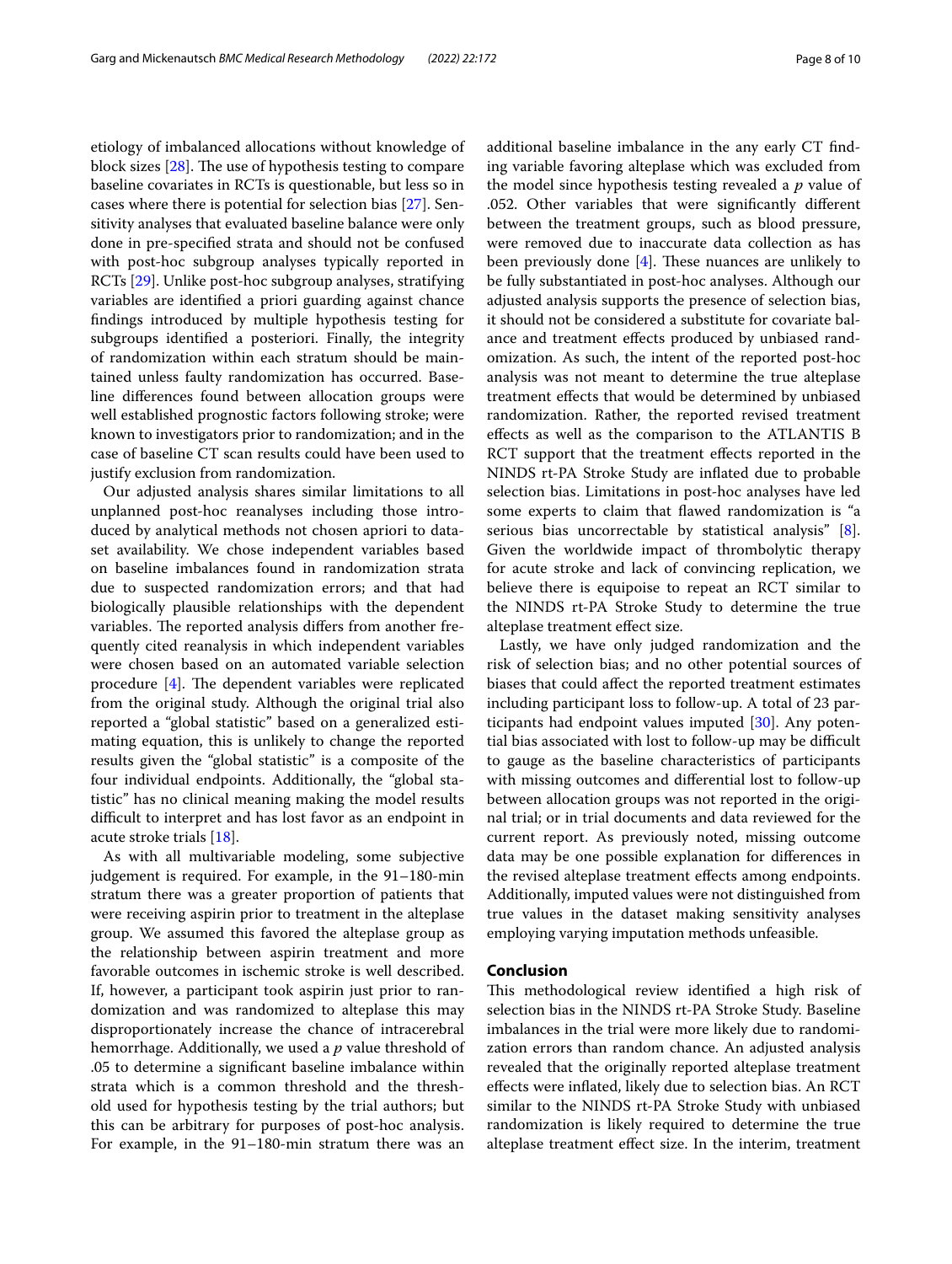### decisions and guideline recommendations based on the NINDS rt-PA Stroke Study should be done cautiously.

#### **Abbreviations**

RCT: Randomized controlled trial; CT: Computed tomography; PLA: Product licensing application; ROB 2: Cochrane Risk of Bias 2.

#### **Acknowledgements**

Michael Wesolowski, MPH for his peer review effort.

#### **Authors' contributions**

RG conceived the idea, analyzed data, abstracted information, and wrote the manuscript. SM critically appraised and wrote the manuscript. The author(s) read and approved the fnal manuscript.

#### **Funding**

This research did not receive any specifc grant from funding agencies in the public, commercial, or not-for-proft sectors.

#### **Availability of data and materials**

All data generated or analyzed during this study are publicly available.

#### **Declarations**

**Ethics approval and consent to participate** Not Applicable.

#### **Consent for publication**

Not Applicable.

#### **Competing interests**

None Declared.

#### **Author details**

<sup>1</sup> Department of Neurology, Division of Neurocritical Care, Loyola University Chicago Stritch School of Medicine, 2160 S First Avenue, Maywood, IL 60153, USA. <sup>2</sup> Faculty of Dentistry, University of the Western Cape, Francie van Zijl Avenue, Tygerberg, Cape Town 7505, South Africa. <sup>3</sup> Honorary/Department of Community Dentistry, School of Oral Health Sciences, Faculty of Health Sciences, University of the Witwatersrand, 7 York Rd., Parktown, Johannesburg 2193, South Africa. <sup>4</sup> Review Center For Health Science Research, 84 Concorde Road East, Bedfordview, Johannesburg 2008, South Africa.

## Received: 15 March 2022 Accepted: 7 June 2022<br>Published online: 15 June 2022

#### **References**

- <span id="page-8-0"></span>Powers WJ, Rabinstein AA, Ackerson T, Adeoye OM, Bambakidis NC, Becker K, et al. Guidelines for the early management of patients with acute ischemic stroke: 2019 update to the 2018 guidelines for the early management of acute ischemic stroke: a guideline for healthcare professionals from the American Heart Association/American Stroke Association. Stroke. 2019;50(12):e344–418.
- <span id="page-8-1"></span>2. National Institute of Neurological Disorders and Stroke rt-PA Stroke Study Group. Tissue plasminogen activator for acute ischemic stroke. N Engl J Med. 1995;333(24):1581–8.
- <span id="page-8-2"></span>3. Walton M. Clinical review II for PLA 96-0350. 1996; Available at: [https://](https://www.accessdata.fda.gov/drugsatfda_docs/nda/96/altegen061896r2.pdf) [www.accessdata.fda.gov/drugsatfda\\_docs/nda/96/altegen061896r2.pdf](https://www.accessdata.fda.gov/drugsatfda_docs/nda/96/altegen061896r2.pdf). Accessed 5 Aug 2021.
- <span id="page-8-3"></span>4. Ingall TJ, O'Fallon WM, Asplund K, Goldfrank LR, Hertzberg VS, Louis TA, et al. Findings from the reanalysis of the NINDS tissue plasminogen activator for acute ischemic stroke treatment trial. Stroke. 2004;35(10):2418–24.
- <span id="page-8-4"></span>5. Kwiatkowski T, Libman R, Tilley BC, Lewandowski C, Grotta JC, Lyden P, et al. The impact of imbalances in baseline stroke severity on outcome in the National Institute of Neurological Disorders and Stroke

Recombinant Tissue Plasminogen Activator Stroke Study. Ann Emerg Med. 2005;45(4):377–84.

- <span id="page-8-5"></span>6. Sterne JAC, Savovic J, Page MJ, Elbers RG, Blencowe NS, Boutron I, et al. RoB 2: a revised tool for assessing risk of bias in randomised trials. BMJ. 2019;366:l4898.
- <span id="page-8-6"></span>7. Dachs RJ, Burton JH, Joslin J. A user's guide to the NINDS rt-PA stroke trial database. PLoS Med. 2008;5(5):e113.
- <span id="page-8-7"></span>8. Assmann SF, Pocock SJ, Enos LE, Kasten LE. Subgroup analysis and other (mis) uses of baseline data in clinical trials. Lancet. 2000;355(9209):1064–9.
- <span id="page-8-8"></span>9. Berger V. Selection bias and covariate imbalances in randomized clinical trials. Chichester: Wiley; 2007.
- 10. Kahan BC, Rehal S, Cro S. Risk of selection bias in randomised trials. Trials. 2015;16(1):1–7.
- <span id="page-8-9"></span>11. Mickenautsch S, Fu B, Gudehithlu S, Berger VW. Accuracy of the Berger-Exner test for detecting third-order selection bias in randomised controlled trials: a simulation-based investigation. BMC Med Res Methodol. 2014;14(1):1–11.
- <span id="page-8-24"></span>12. Berger VW. Varying the block size does not conceal the allocation. J Crit Care. 2006;2(21):229.
- <span id="page-8-10"></span>13. Clark L, Burke L, Carr RM, Coleman E, Roberts G, Torgerson DJ. A review found small variable blocking schemes may not protect against selection bias in randomized controlled trials. J Clin Epidemiol. 2022;141:90–8.
- <span id="page-8-11"></span>14. Schulz KF, Chalmers I, Hayes RJ, Altman DG. Empirical evidence of bias: dimensions of methodological quality associated with estimates of treatment efects in controlled trials. JAMA. 1995;273(5):408–12.
- <span id="page-8-12"></span>15. Berger VW, Christophi CA. Randomization technique, allocation concealment, masking, and susceptibility of trials to selection bias. J Mod Appl Stat Methods. 2003;2(1):8.
- <span id="page-8-13"></span>16. Haley EC, Brott TG, Sheppard GL, Barsan W, Broderick J, Marler JR, et al. Pilot randomized trial of tissue plasminogen activator in acute ischemic stroke. The TPA Bridging Study Group. Stroke. 1993;24(7):1000–4.
- <span id="page-8-14"></span>17. Quinn TJ, Dawson J, Walters MR, Lees KR. Exploring the reliability of the modifed Rankin Scale. Stroke. 2009;40(3):762–6.
- <span id="page-8-15"></span>18. Berkhemer OA, Fransen PS, Beumer D, Den Berg V, Lucie A, Lingsma HF, et al. A randomized trial of intraarterial treatment for acute ischemic stroke. N Engl J Med. 2015;372:11–20.
- <span id="page-8-16"></span>19. Hacke W, Lyden P, Emberson J, Baigent C, Blackwell L, Albers G, et al. Efects of alteplase for acute stroke according to criteria defning the European Union and United States marketing authorizations: individual-patient-data meta-analysis of randomized trials. Int J Stroke. 2018;13(2):175–89.
- <span id="page-8-17"></span>20. Clark WM, Wissman S, Albers GW, Jhamandas JH, Madden KP, Hamilton S, et al. Recombinant tissue-type plasminogen activator (alteplase) for ischemic stroke 3 to 5 hours after symptom onset: the ATLANTIS study: a randomized controlled trial. JAMA. 1999;282(21):2019–26.
- <span id="page-8-18"></span>21. Hacke W, Kaste M, Bluhmki E, Brozman M, Dávalos A, Guidetti D, et al. Thrombolysis with alteplase 3 to 4.5 hours after acute ischemic stroke. N Engl J Med. 2008;359(13):1317–29.
- <span id="page-8-19"></span>22. Alper BS, Foster G, Thabane L, Rae-Grant A, Malone-Moses M, Manheimer E. Thrombolysis with alteplase 3-4.5 hours after acute ischaemic stroke: trial reanalysis adjusted for baseline imbalances. BMJ Evid Based Med. 2020;25(5):168–71.
- <span id="page-8-20"></span>23. IST-3 Collaborative Group. The benefts and harms of intravenous thrombolysis with recombinant tissue plasminogen activator within 6 h of acute ischaemic stroke (the third international stroke trial [IST-3]): a randomised controlled trial. Lancet. 2012;379(9834):2352–63.
- <span id="page-8-21"></span>24. Zhao W, Hill MD, Palesch Y. Minimal sufficient balance—a new strategy to balance baseline covariates and preserve randomness of treatment allocation. Stat Methods Med Res. 2015;24(6):989–1002.
- <span id="page-8-22"></span>25. Kent TA, Shah SD, Mandava P. Improving early clinical trial phase identifcation of promising therapeutics. Neurology. 2015;85(3):274–83.
- <span id="page-8-23"></span>26. Mandava P, Kalkonde YV, Rochat RH, Kent TA. A matching algorithm to address imbalances in study populations: application to the National Institute of Neurological Diseases and Stroke Recombinant Tissue Plasminogen Activator acute stroke trial. Stroke. 2010;41(4):765–70.
- <span id="page-8-25"></span>27. Berger VW, Weinstein S. Ensuring the comparability of comparison groups: is randomization enough? Control Clin Trials. 2004;25(5):515–24.
- <span id="page-8-26"></span>28. Hallstrom A, Davis K. Imbalance in treatment assignments in stratifed blocked randomization. Control Clin Trials. 1988;9(4):375–82.
- <span id="page-8-27"></span>29. Kernan WN, Viscoli CM, Makuch RW, Brass LM, Horwitz RI. Stratifed randomization for clinical trials. J Clin Epidemiol. 1999;52(1):19–26.